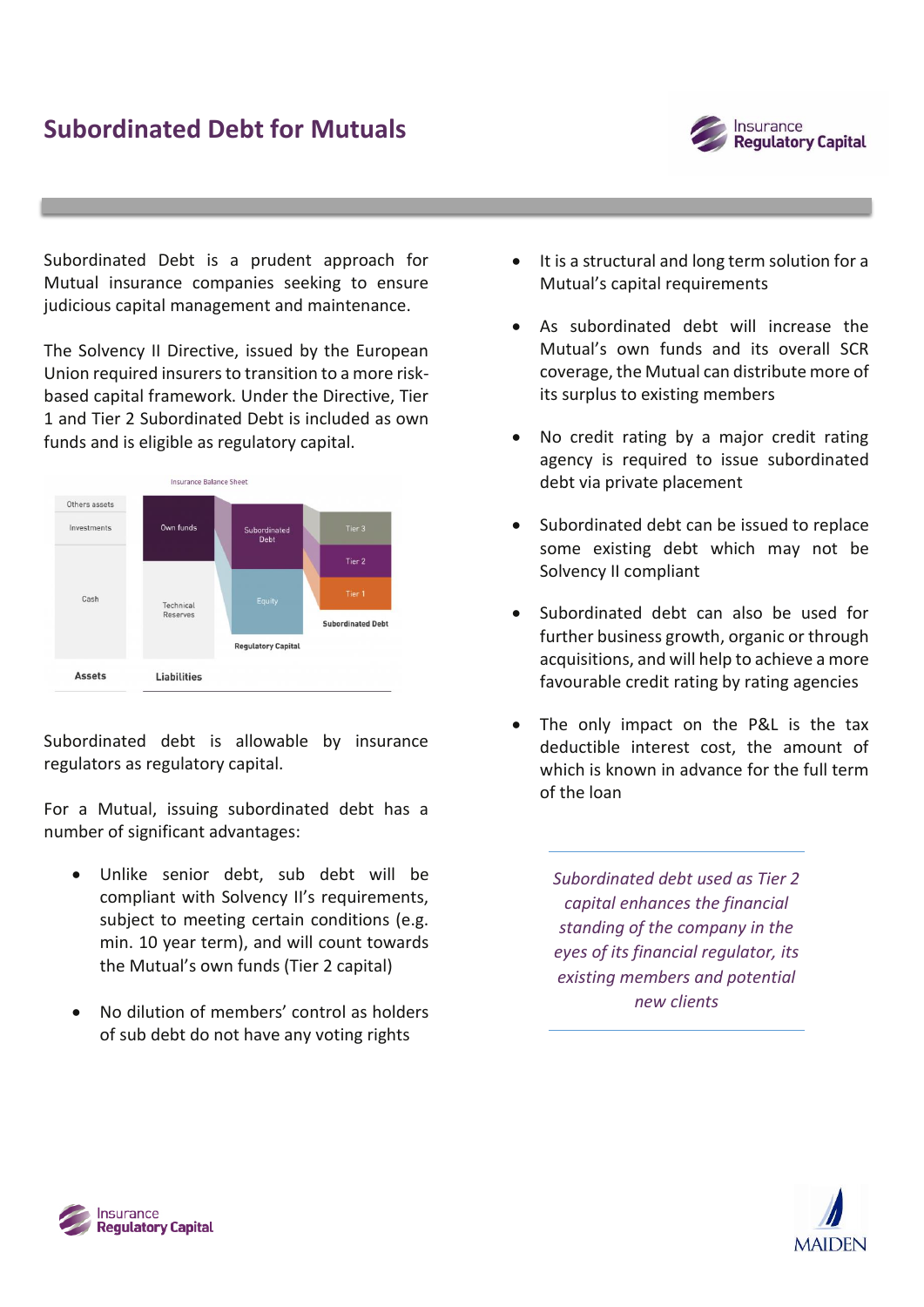# **Subordinated Debt meets the characteristics of Tier 2 capital as outlined by EIOPA**

Subordinated debt is less expensive than equity but with similar qualities as cash, it is transferred directly to the insurer and sits on their balance sheet. It is a quick and easy process with a simple loan note. Repayable after a minimum of five years, at the issuer's discretion and with no restrictions on its use, it can be used as regulatory capital but can also be used to fund growth.

- 1. For Mutual insurers the capital challenge under Solvency II is to achieve the optimal capital mix for their risk profile while strengthening their regulatory solvency position.
- 2. Mutuals coming under pressure to moderate price increases can forgo retained earnings by taking on subordinated debt as an alternative.
- 3. Subordinated debt can protect the Mutual status by bolstering the capital base thus protecting it in case of financial stress.
- 4. Subordinated debt can protect members from price increases and/or capital calls which in turn helps to stabilise dividends.

The implementation of Solvency II has led Mutual organisations to focus on both their capital and risk management structures as they responded to its requirements. In order to meet the capital demands of the regulations a blend of quota share reinsurance and subordinated debt options can be utilised to optimise the capital structure in a cost effective and cohesive way.

## **Issuing Subordinated Debt**

Subordinated debt can be issued as any of the three capital tiers under Solvency II, subject to the eligibility criteria. This is eligible up to a maximum of 50% of the SCR, depending on the amounts of other tiers of capital held. The most common subordinated debt issued is Tier 2 Subordinated debt, not callable for at least 5 years.

## **Accessing the Subordinated Debt Market**

- work with the client to understand their business and business drivers
- undertake a detailed credit analysis
- analyse the client's underwriting process and its existing reinsurance protection
- propose financial and legal terms, draft the legal documentation
- put in place the subordinated debt programme and organise the funding
- provide ongoing reporting
- have regular interaction and discussions with the client to monitor the programme

*The Maiden/IRC partnership is uniquely positioned to support Mutual organisations, and has the expertise and capabilities to work with them through this process.*